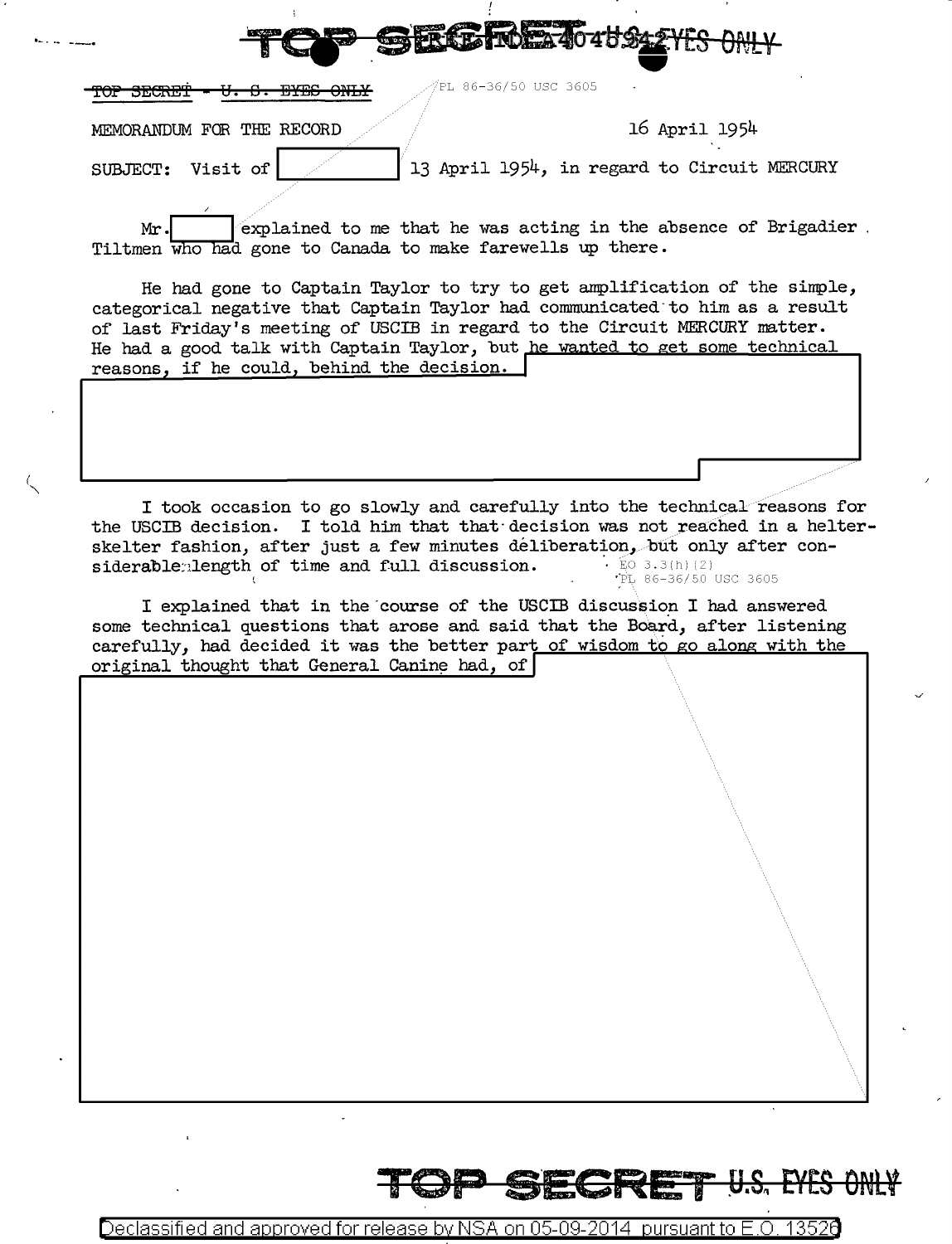## REF ID:A4045942

Passacree read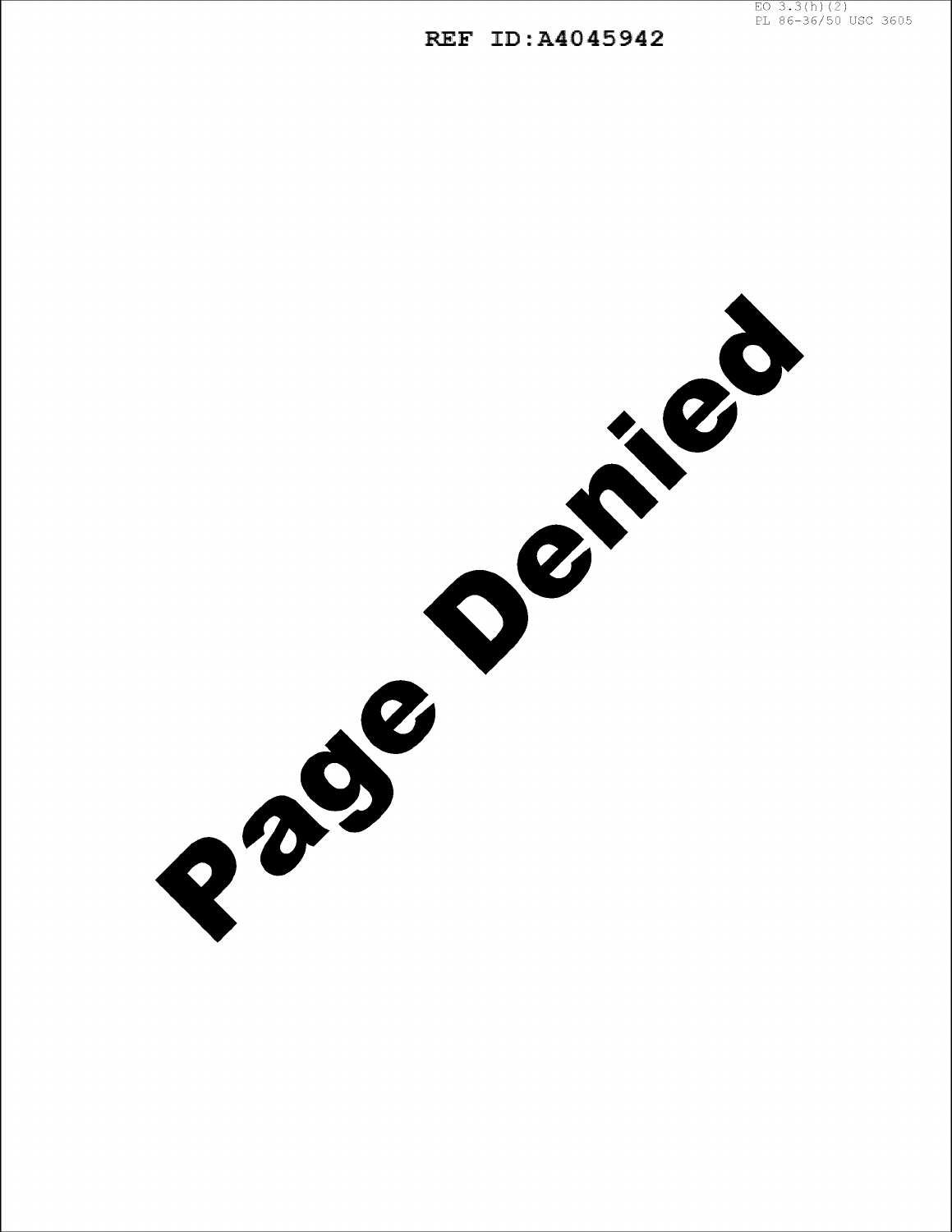942 **FOP SECRET** <del>V.S. BYB</del>e That is the way we left it. He was quite content. He feels he got a very fair and good picture of our reasons; sound, honest, nothing more than a real desire on our part not to do anything that would be a hindrance to the US/UK COMINT business at the highest level, Did you tell him these were your informal views and that USCIB Capt. Agnew: had rejected the request of Capt. Taylor that the USCIB decision be accompanied by reasons given therefor?  $\overrightarrow{PL}$ 86-36/50 USC 3605 Mr. Friedman: Yes. But I told him that Mr. Dulles had already signed a memorandum to the Director General of ISIB informally explaining something about this negative decision. I told him that they were personal, informal remarks rather than a formal declaration. Mr. Patton: Did he make a major point of the